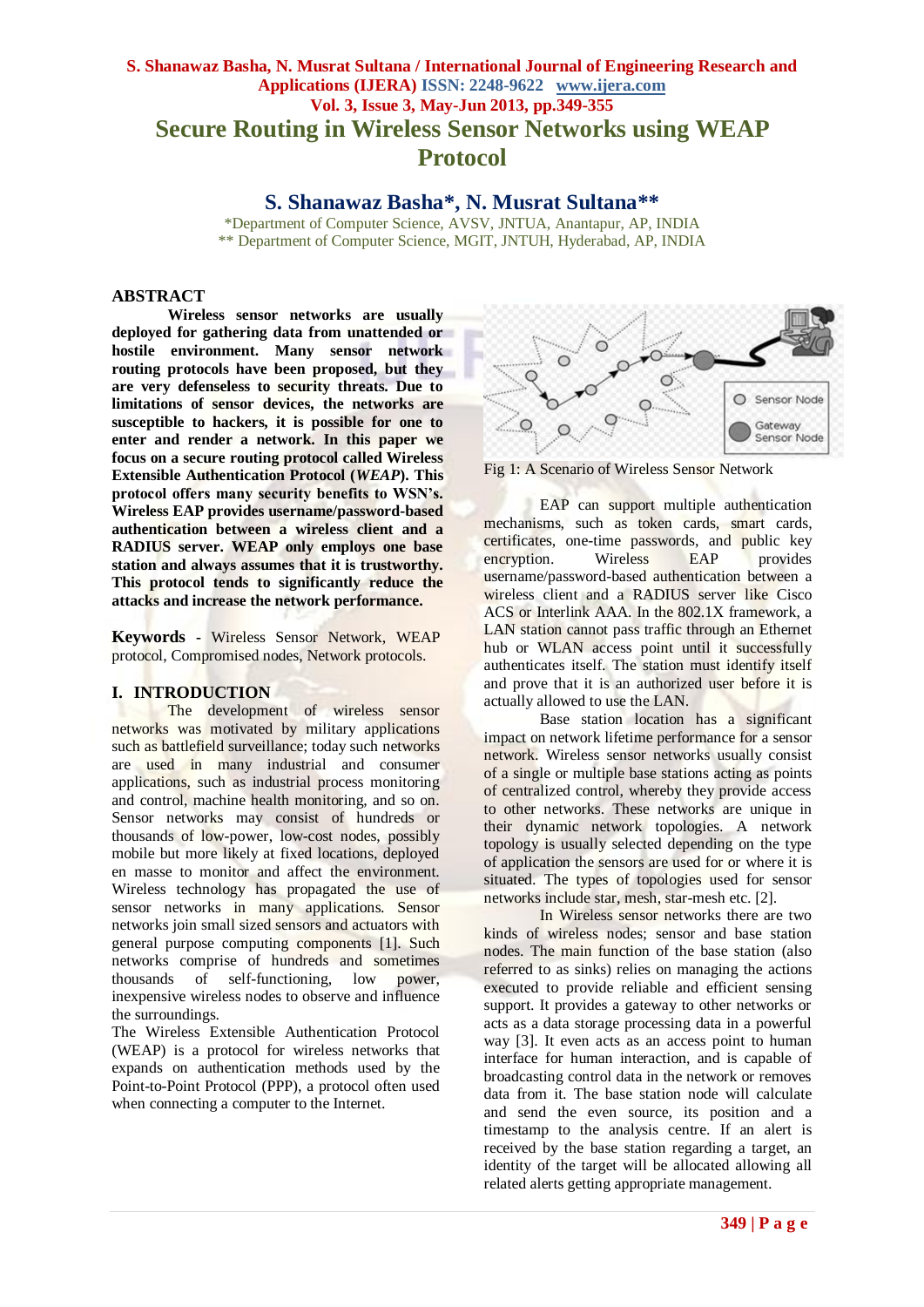Every sensor within the network primarily consists of a certain amount of power and a base station that provides entrance to other networks or to the centre analysis. It is important to know that base stations have significant features over other nodes in the network. They comprise of adequate battery power to exceed the existence time of all sensor nodes, and have the capacity to save cryptographic keys, wellbuilt processors and resources to commune with external networks.

In contrast to the base stations, in a sensor network a large number of sensor nodes are connected together with radio frequency communication links, giving much significance to broadcasting in the network [1]. Protocol procedure plays a vital role. Although they have concerns with trust assumptions, energy usage is decreased when using these protocols. The main purpose of these nodes is to gather information or events occurring from their targets. The main functions associated with sensor nodes include: collecting information on the target with consideration to their nature and positioning, which involves the communication from nodes to base stations regarding for example sensor readings and particular alerts. Nodes should be capable of producing real-time events on detected targets using the base station node to forward an even transmission to a centre for the event to be analyzed [4]. Base stations may request updates from sensor nodes, resulting in base station to node communication.



Fig 1.1: Types of Threats in Wireless Sensor Network

Finally the generated events will be relayed to the base station from the sensor nodes. In this part of the communication architecture, base stations contact all of the nodes it is assigned for purposes such as routing beacons or reprogramming of the complete network.

Given that sensor networks usually compose of nodes that are not physically protected in certain environments, these networks contain further vulnerabilities to security threats. Some of these security threats include passive information gathering, Sink-hole attacks, Wormhole attacks, false node and malicious data and so forth.

In the attempt to conquer all of these factors which affect the designs of Wireless sensor networks, we have to trade off performance or expenses so that these liabilities are decreased to tolerable levels. Due to the fact that such factors are motivated by cost and application level performance and energy, to minimize their affects, it is preferable sometimes to acquire sensor hardware that is more efficient in terms of security and consist of more than one base station. This, of course, is more expensive than sensors having a single base station. When working with protocols, software or certain services, sometimes there is a need for trading of performance or cost for security. This paper proposes a solution to some of the security issues faced in WSNs. In particular, the paper focuses on EAP protocol taking into consideration its advantages and attempts to overcome its disadvantages.

# **II. WEAP PROTOCOL**

A wireless client needs to be authenticated by a RADIUS server, and can only transmit EAP traffic until it is authenticated. After end-user login, mutual authentication between the client and the RADIUS server occurs. A dynamic encryption key is derived during this mutual authentication at the client and the RADIUS server. The RADIUS server sends the dynamic encryption key to the access point via a secure channel. After the access point receives the key, regular network traffic forwarding is enabled at the access point for the authenticated client. The credentials used for authentication, such as a login password, are never transmitted over the wireless medium without encryption. Upon client logoff, the client association entry in the access point returns to the no authenticated mode.

Base station location has a significant impact on network lifetime performance for a sensor network. For a multihop sensor network, this problem is particularly challenging due to its coupling with data routing.

EAP is also a very popular security solution in Wireless Sensor Networks and it was proposed by Zhu et al in 2004. The Localized Encryption and Authentication Protocol (EAP) is a key management protocol used to provide security and support to sensor networks. It uses μTESLA to provide Base station broadcast authentication and a one-way-hash key to authenticate source packets [5]. This protocol is inspired by the idea that every message broadcasted between sensor-nodes is different from another and comprise of different security requirements. In order to meet the variety of security requirements when exchanging messages, having a single key mechanism is impractical, thus EAP proposes four types of keys assigned to every individual node. The four types of keys established are: individual keys, pair group keys [6].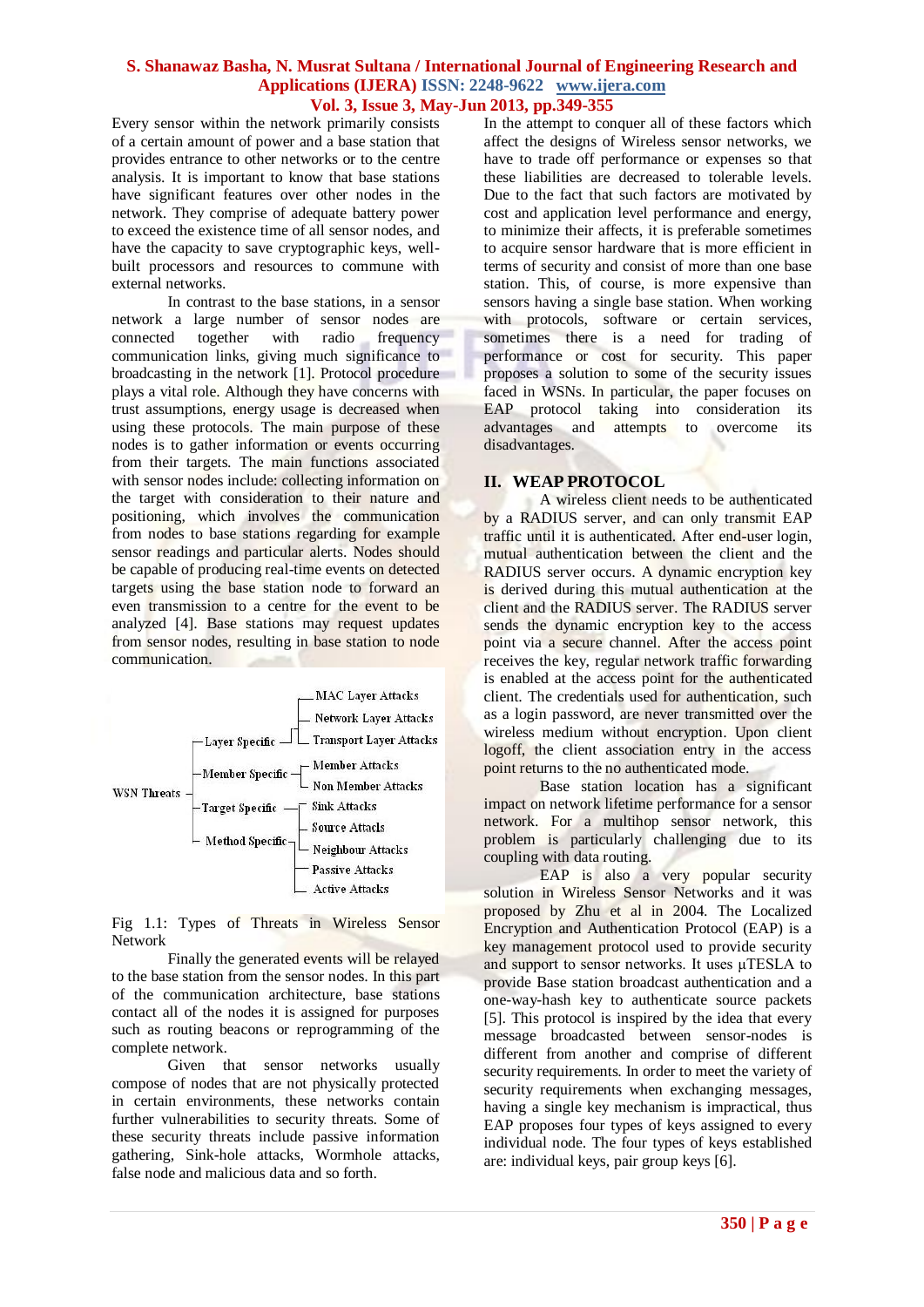## **2.1 Individual Key**

The Individual key is a unique key shared between a node and its corresponding base station in order to provide security between them as they commune. Communication between a node and a base station is vital as it allows a node to inform the base station of any abnormal behavior detected from its surrounding nodes. As a result, the base station being aware of the malicious node can then use the key to encrypt the important information such as instructions to a specific node. The individual key can be fabricated using the following equation:

 $L_u = \rho L_i(ID_u)$  (1)

Where  $\rho$  is the pseudo random function,  $L_i$  is the initial key, also known as the master key and  $ID_n$  is the ID of node u.

2.2 Pair-Wise Key

The pair-wise key is a key shared between a node and its neighboring sensor nodes. The establishment of this key ensures protection of communication that longs for privacy or authentication of a source. The advantage of having a pair-wise key secures transmission because it is shared between a node and one of its immediate neighbors and therefore prevents it from intruders. After the individual key has been set up, nodes can then identify their neighbors by sending out a message with its ID waiting for a response from the neighbor node n. The Pairwise (Lp) key can be fabricated by the following equation:

 $L_n = \rho L_i(ID_n)$  $u \rightarrow * : ID_n$ , Nonceu  $n \rightarrow u : ID_n$ , MACL<sub>n</sub>(Nonce<sub>u</sub> | ID<sub>n</sub>) Thus,  $L_p = \rho L_n(ID_u)$ 

#### **2.3 Group Key**

A group key, also known as the global key is shared by all the sensor nodes within the network. The base station uses this key to encrypt data that is transmitted to all the nodes within the group. Since the entire group of nodes is sharing this key, it eliminates the need for a base station to separately encrypt the same message to individual nodes with individual keys. Confidentiality is invoked as long as the key is updated every once a while in case one of the nodes stops functioning and is removed from the group or network. A special case of a group key is known as the cluster key.

#### **2.4 Cluster Key**

The cluster key is a key shared by a node with multiple of its neighboring sensor nodes. The cluster key is generated by node u using a random function and encrypts this key using the pair-wise key so that only the authenticated neighbors are able to decrypt to get access to the cluster key. Hence, Lc (cluster key) is generated randomly by node  $u \rightarrow n_i$ : (L<sub>c</sub>)L<sub>pi</sub> (2)

The advantages of this protocol are simply that it reduces the participation of a base station and it is efficient in terms of communication and energy. Its security purposes mainly cover local communication such as routing information and protecting messages sent from the nodes. The establishment of this key allows nodes to decrypt and authenticate certain messages like readings from neighboring nodes. Therefore, EAP permits the use of cluster keys which one node may use to protect its data allowing only authenticated neighboring nodes to obtain and decrypt this data.

All in all, it can be stated that EAP protocols are very advantageous in that they offer mechanisms for authenticating both: broadcasting of a base station and source packets, as well as mechanisms providing key revocation and refreshing. Other advantages EAP presents a network are its scalability and cluster communication abilities.

However, the major disadvantage of this protocol, which can influence the network most, is that it only consists of a single base station and assumes that it is never compromised [7]. Other drawbacks include security weakness that is present during the process of key establishment, and the high cost of capacity needed to store the four different keys for each node, when the number of nodes is small.

In the EAP protocol, several efforts are made through the use of the keying mechanisms to ensure that a compromised node is revoked or at least prevent it from slowing the network operations. On the other hand, the EAP protocol lacks in preventing attacks on the base station itself, which happens to be very critical as the base station covers a large network operational area.

#### **III. ENHANCEMENT OF WEAP PROTOCOL**

In literature, the majority of the key management protocols usually focus on the aspect that only a singular base station or sink node is used in a WSN and these protocols assume that it is trustworthy. For some systems, however, several sink nodes are used [8]. In these systems, two important things must be considered: cost and security.

In the EAP protocol, several efforts are made through the use of the keying mechanisms to ensure that a compromised node is revoked or at least prevent it from slowing the network operations. A base station, on the other hand, will be treated the same as any compromised node and the idea is to apply the same mechanisms used to overcome a compromised node to also prevent a hacked base station node.

With a lot of excessive research, the literature usually covers WSN functionalities in terms of one base station participating in one system. It is important to remember that with an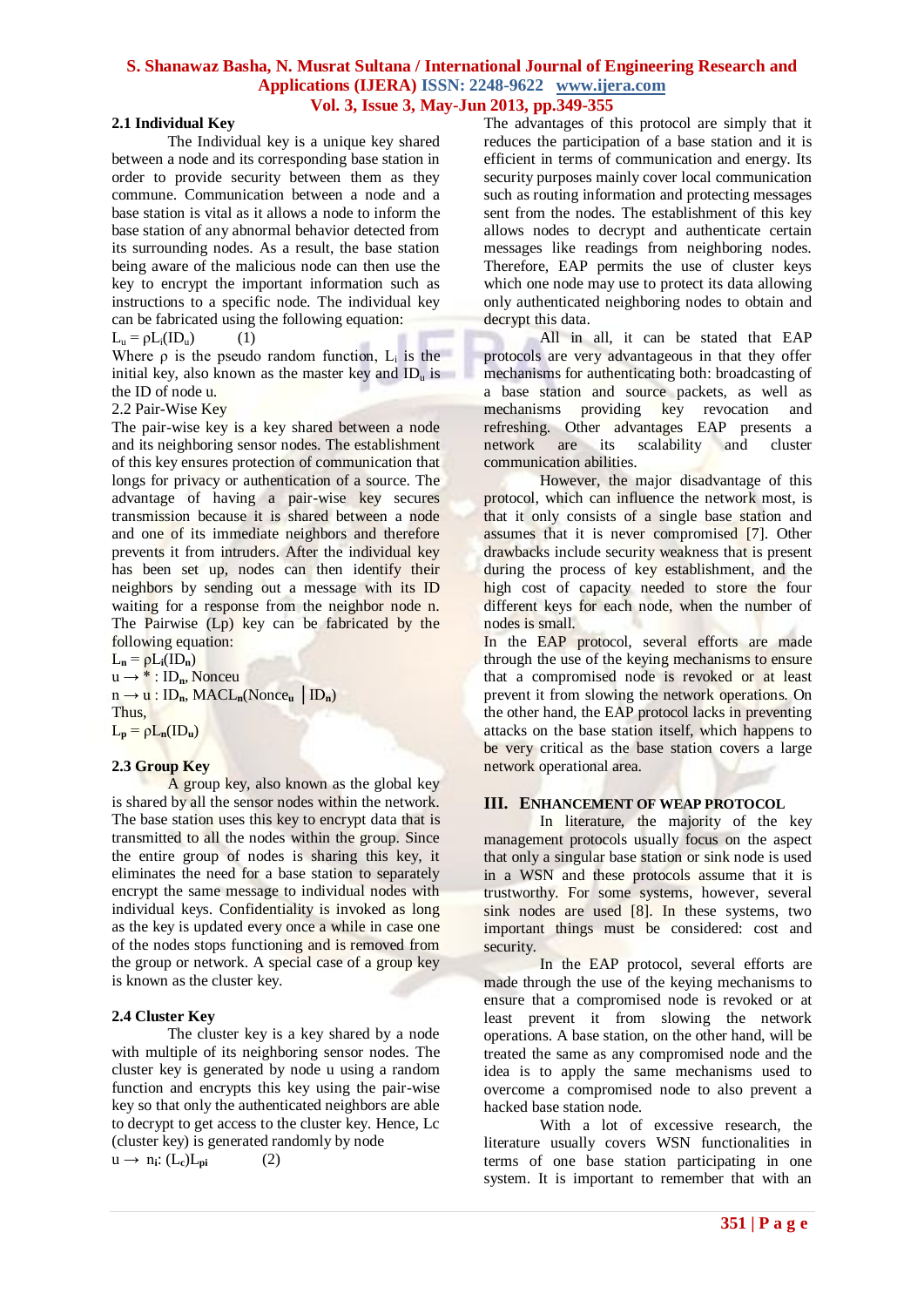increase in a sensor network there's an increase in the distance separating the base station and its related sensor nodes and the increase in the distance may alter the following:

- With a long distance for packets to propagate through, they may get lost on the way resulting in network performance degradation.
- Data transmissions between sensor nodes and a single base station in a large network require high energy consumptions giving the need to reduce the lifetime of nodes.
- For the nodes that are situated nearby a base station, their energy is worn out rapidly, which in turn shortens the network life time very drastic

To overcome these problems, a network employing several base stations shows potential in bettering the performance. However, there is of course the tradeoff between performance and cost. By deploying more than one sink node in a network may be costly, but the distance between the sink nodes and its associated sensor nodes will be reduced providing more successful paths for data transmission as well as eliminating the disadvantage of the high energy consumptions otherwise faced.



Fig 3: Attacker Attacking the Nodes

Fig 3 shows a wireless sensor network which is being attacked by an attacker. The attacker cannot target the base stations directly. The attacker has to choose the weak nodes and through which he can enter into the network and render the data.

For this research, a WSN with several base stations will be considered. Under the circumstances that a base station and a sensor node are compromised, an evaluation of the network performance will be analyzed.

Wireless sensor networks provide the advantage of using a large number of nodes (from a hundred up to thousands of nodes) communicating with each other inexpensively. One or more base stations process all of the network functions. Should there be a need to increase the number of sink nodes, one has to consider enhancement in expenses. The EAP protocol offers much security to a system with the establishment of the four keys, mentioned previously. The protocol consists of key revocation and refreshing mechanisms in the attempts to successfully avoid or deal with compromised sensor nodes.

The methods used in detecting the isolated compromised nodes are done through μTESLA and one-way key chain hash authentication functions [9]. However, this protocol lacks in security against a base station, should it be compromised, and network robustness. These are significant aspects to consider because if a sink node is compromised, it could severely affect the entire network or system as all the network functions are dealt by these nodes. The flexibility feature of a EAP protocol is advantageous over many other security protocols used, but improvements in robustness are needed. Therefore, to improve the EAP protocol, a solution is proposed to overcome the limitations faced for possible attacks on the base stations itself and thereby adding more robustness to the network system in terms of recovering from a compromised base station as well as a compromised sensor node.

In theory, the majority of research papers, consider the presumption of a reliable base station and only take measures for compromised nodes. In isolated locations, it is relevant to be vigilant in case a base station is compromised. Security against higher levels of attacks against a base station, which usually occur from sources with higher computational power, is a necessity [8]. In a wireless sensor network, three courses of actions can occur:

- A sensor node is compromised
- A base station is compromised
- Sensor nodes and base stations are compromised concurrently

The EAP protocol only consists of actions that deal with the first scenario. In improving the EAP protocol, all three scenarios have to be dealt with, thus a network has to be built with more than one base station. So, by ensuring that the EAP protocol is able to handle all three scenarios aforementioned, the EAP protocol will be improved in terms of security for WSNs. Highlight a section that you want to designate with a

I used the same mechanisms as the original EAP protocol to overcome compromised sensor nodes, and added another similar mechanism to detect if any of the base stations are to be compromised. For this solution, I had to establish another key, called the Base station key (Kb). The base station key will also be updated periodically, and it is shared amongst the base stations. If a base station is hacked, it will not be aware of the updated session key, and continue to use its old key. In doing so, the base station will not be involved in the data transmission, and the other remaining base stations will identify that this base station is compromised.

The authenticated base stations will send the administrator a message indicating that one of the base stations is hacked. It is then up to the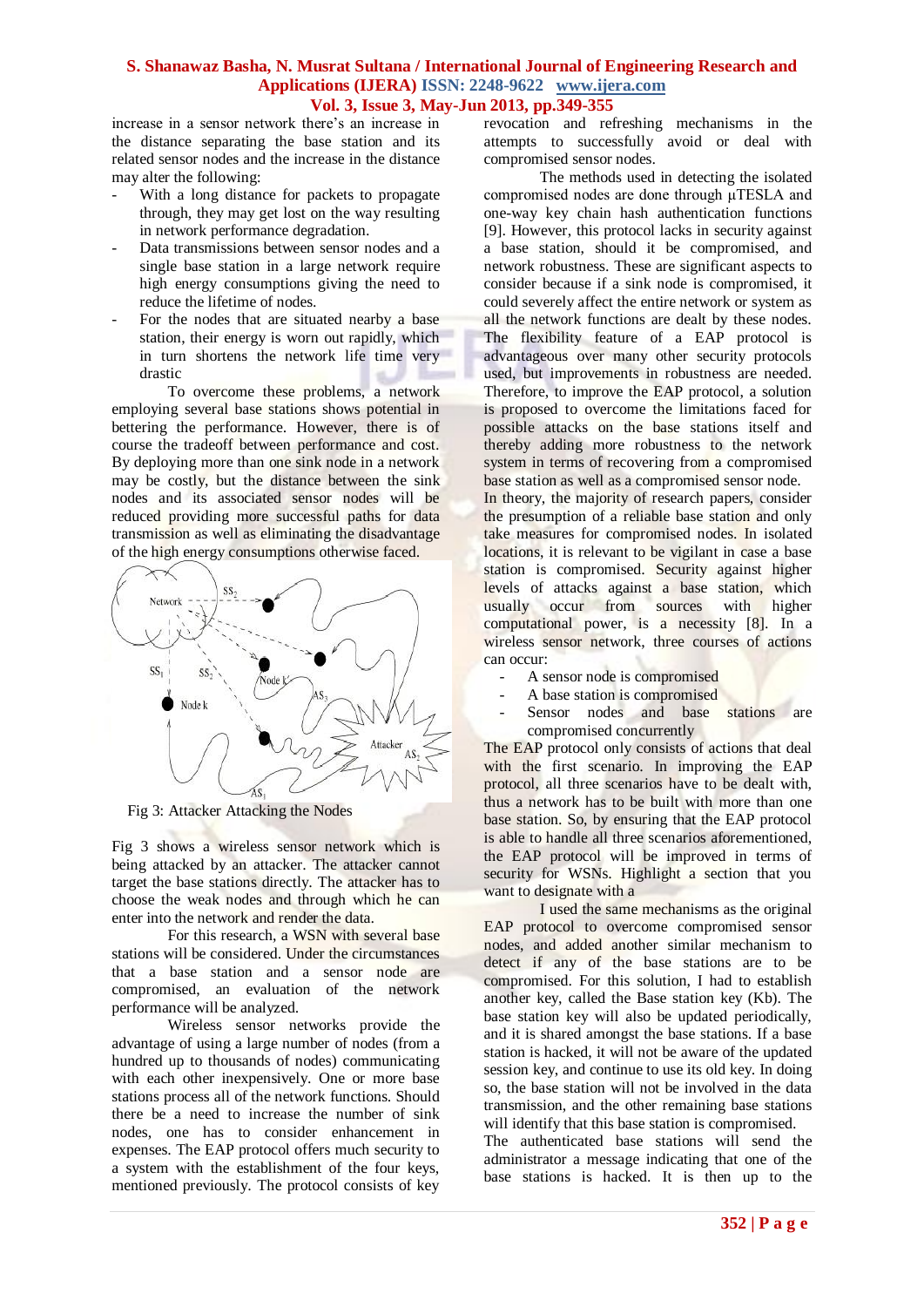administrator to remove it from the system or replace it with another one. However, there is always a case whereby the opponent base station will act like an authenticated node and accuse one of the other validated base stations of being hacked. The administrator will consider any of the base stations to be hacked if at least more than one of the remaining three base stations declares otherwise.

#### **IV. EXPERIMENTAL RESULTS**

In order to evaluate the proposed solution, an algorithm has been developed to simulate a sensor network using the MATLAB program. The whole idea was to implement a system whereby multiple base stations have been employed for the soul purposes of improving the data transmissions amongst nodes and to come up with a solution for a base station, should it be compromised.

The EAP protocol was implemented and simulated using one base station and fifty sensor nodes situated randomly. Initially, an individual key was generated for each node from a randomly generated master key. Then a cluster key was generated by each node and published to their neighboring nodes using the pair-wise keys. Finally, the global key was generated in order to enable public broadcasts.

Figure 3 shows an ideal case for the EAP protocol. It simply represents a base station surrounded by fifty sensor nodes. In this scenario, none of the nodes are compromised. However, even though it is an ideal case, we still face the problem of data loss. For arguments sake, let's assume that node z wants to communicate with the base station. Having a singular base station means that no matter how far the distance, the sensor node and the base station will commune with each other. The longer the distance, however, the more nodes they have to transmit through, the more bandwidth will be used and the higher the possibility of loss of data.



Fig 4: EAP Protocol: Ideal Scenario

Figure 4 shows the scenario of a compromised node. The node that is labeled symbolizes a node that has been hacked. As mentioned throughout this paper, the EAP protocol is very efficient when it comes to dealing with compromised nodes. With its key refreshing and revocation schemes, if a node is affected, these mechanisms prove advantageous. With the many keys assigned to all the sensor nodes with its periodic updates, if one of the nodes is unable to decrypt an updated key, the compromised node will not be able to further participate in the data transmission which will then inform the surrounding nodes and eventually the base station that this node is no longer wanted. The compromised node will be removed.

In order to simulate and test the performance of the proposed improved EAP protocol, a WSN of hundred sensor nodes situated randomly, and four base stations also situated randomly has been generated.



Fig 5: EAP Protocol: A compromised Sensor Node Figure 5 shows the improved EAP protocol in an ideal scenario, whereby multiple base stations are supported. Depending on the distance between the nodes and the base stations, each sensor node was assigned to its closest base station. The four different colors (red, blue, green and black) are used in order to distinguish between the base stations and its corresponding sensor nodes.

This diagram illustrates an ideal scenario whereby none of the nodes or the base stations are compromised. The use of four base stations provides an advantage over the existing EAP protocol. The idea that more than one base station has been used, the nodes will not need to transmit to a base station that is extremely distant from it, which means that it minimizes the problem most networks sometimes face regarding lost data during transmission.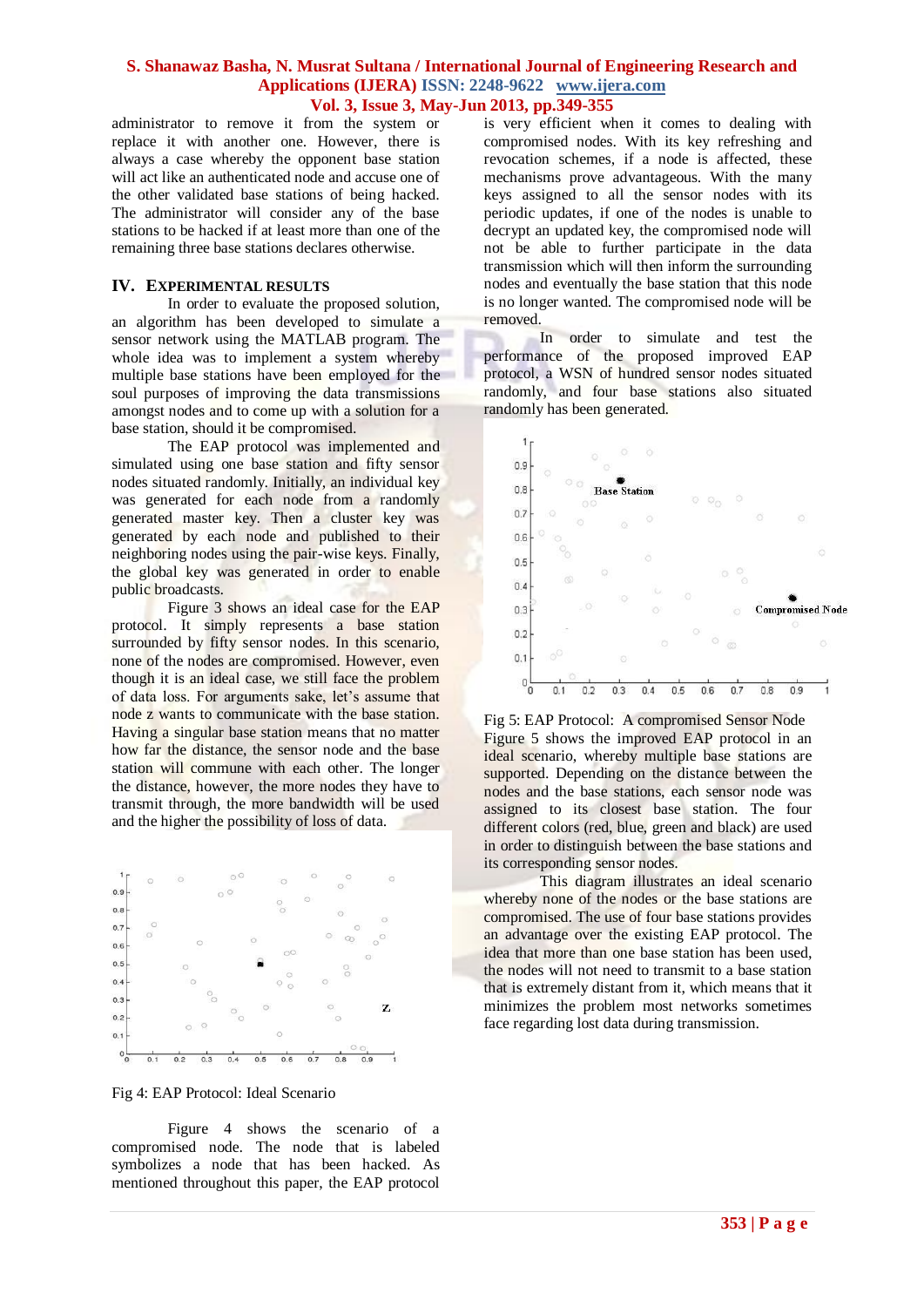$\equiv$ 

÷ **British** 



#### Fig 6: Improved EAP protocol: Ideal Scenario

Figure 6 demonstrates the scenario whereby a base station is compromised. A hacked base station can be detected and revoked by the other base stations using the new generated key known as base station key  $(Kb)$ . If a base station is hacked, it will not be aware of the updated session key, which is also updated periodically, and continue to use its old key. In doing so, the base station will not be involved in the data transmission, and the other remaining base stations will identify that this base station is compromised. The authenticated base stations will send the administrator a message indicating that one of the base stations is hacked. It is then up to the administrator to remove it from the system or replace it with another one. However, there is always a case whereby the opponent base station will act like an authenticated node and accuse one of the other validated base stations of being hacked. The administrator will consider any of the base stations to be hacked if at least more than one of the remaining three base stations declares otherwise.



Fig 7: Improved EAP protocol: A compromised base station

In this solution, the EAP protocol was improved in terms of using multiple base stations for the purpose of minimizing loss of data transmissions, and also the proposed solution was able to detect a compromised base station. In using multiple base stations, the performance of the system is improved.

Table 1. Comparison between EAP and Improved WEAP Protocols

|                            | <b>EAP</b> | <b>Improved</b><br><b>WEAP</b> |
|----------------------------|------------|--------------------------------|
| Data loss                  | High       | Minimal                        |
| Cost                       | Low        | High                           |
| <b>Band</b> width          | High       | Low                            |
| Node life time             | Low        | High                           |
| Energy<br>consumption      | High       | Low                            |
| Transmission delay<br>time | High       | Low                            |

#### **V. CONCLUSION**

The EAP protocol can support multiple authentication mechanisms without having to prenegotiate a particular one during LCP Phase. Certain devices (e.g. a NAS) do not necessarily have to understand each request type and may be able to simply act as a passthrough agent for a "back-end" server on a host. The device only need look for the success/failure code to terminate the authentication phase. The EAP key generation mechanism is proprietary and is generated every (re)authentication, thus achieving key rotation. The session timeout in RADIUS allows for periodic key rotation, thus achieving security against sniffing and hacking the keys. In using multiple base stations, the performance of the system is improved but the cost of implementation is increased.

#### **REFERENCES**

- [1] Treanor, Brian, *Aspects of alterity: Levinas, Marcel, and the contemporary debate*, Fordham University Press, 2006, p.41
- [2] Saraogi, M. (n.d.). Security in wireless sensor networks. University of Tennessee,
- [3] Burgner, D.E, & Wahsheh L. A. (2011). Security of wireless sensor networks. English International Conference on Information Technology : New Generations,
- [4] Ozaki, Madden, S. R., Franklin, M. J., Hellerstein, J. M., and Hong, W., TAG: A tiny aggregation service for ad-hoc sensor networks. In The Fifth Symposium on Operating Systems Design and Implementation (OSDI 2002), 2002,
- [5] Madden, S. R., Szewczyk, R., Franklin, M. J., and Culler, D. Supporting aggregate queries over ad-hoc wireless sensor networks. In Workshop on Mobile Computing and Systems Applications,
- [6] Zhu, S., Setia, S., Jajodia S., EAP: Efficient Security Mechanisms for Large-Scale Distributed Sensor Networks. In The Proceedings of the 10th ACM conference